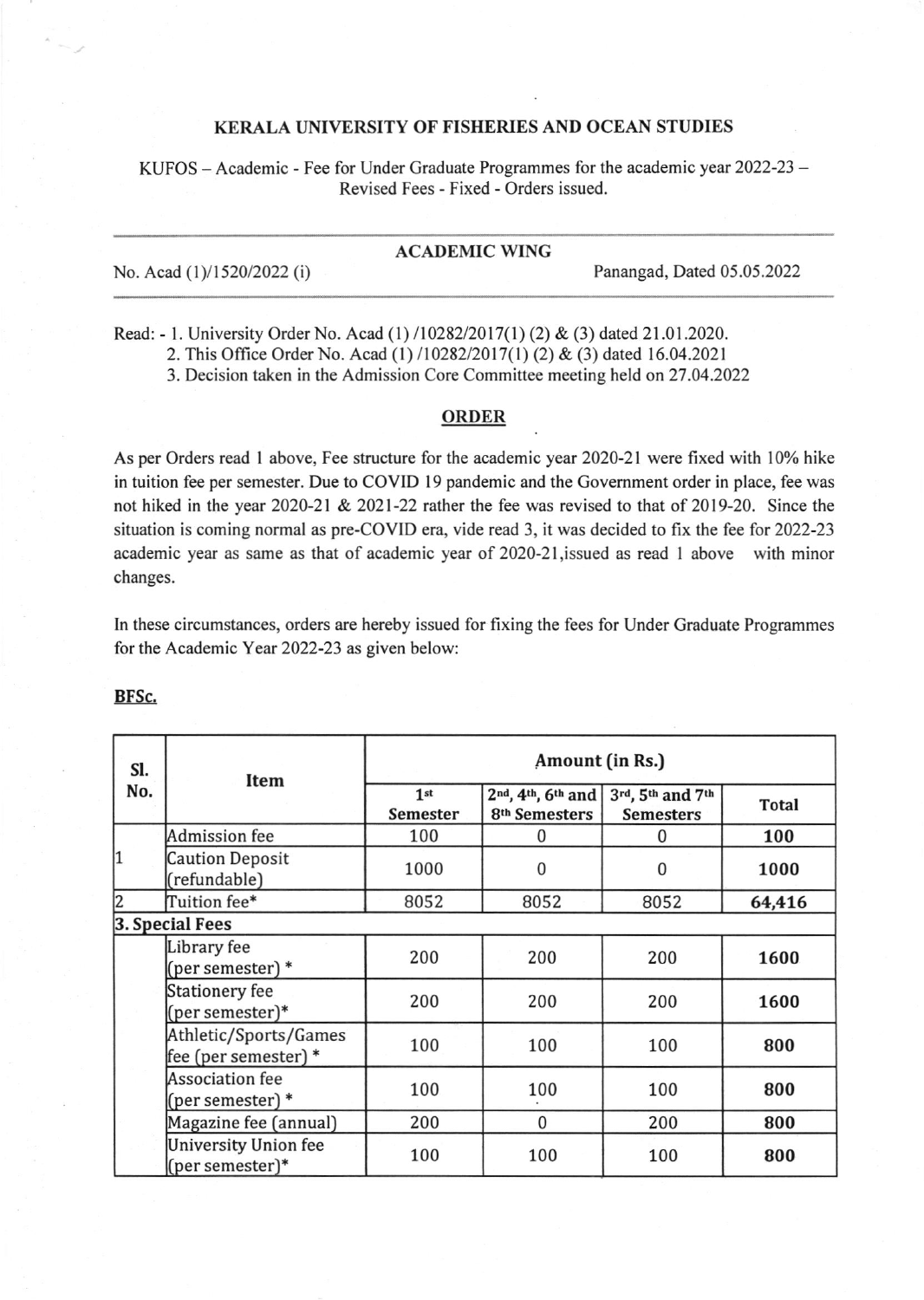|   | Computer fee<br>(per semester) $*$         | 500    | 500  | 500    | 4000   |
|---|--------------------------------------------|--------|------|--------|--------|
|   | Insurance premium<br>(annual)              | 178    |      | 178    | 712    |
| 4 | Semester Examination<br>$fee$ <sup>*</sup> | 500    | 500  | 500    | 4000   |
|   | <b>Total Rs.</b>                           | 11,230 | 9752 | 10,130 | 80,628 |

(\* To be remitted in every semester)

# **BTech. Food Technology**

| SI.<br>No.     | Item                                          | Amount (in Rs.)             |                                              |                                      |              |
|----------------|-----------------------------------------------|-----------------------------|----------------------------------------------|--------------------------------------|--------------|
|                |                                               | 1 <sup>st</sup><br>Semester | 2nd, 4th, 6th<br>and 8th<br><b>Semesters</b> | 3rd, 5th and 7th<br><b>Semesters</b> | <b>Total</b> |
| 1              | <b>Admission Fee</b>                          | 10,000                      | $\mathbf{0}$                                 | $\mathbf{0}$                         | 10,000       |
|                | <b>Caution Deposit</b><br>(refundable)        | 5,000                       | $\boldsymbol{0}$                             | $\mathbf 0$                          | 5,000        |
| $\overline{c}$ | Tuition Fee*                                  | 33,000                      | 33,000                                       | 33,000                               | 2,64,000     |
|                | <b>Special Fees:</b>                          |                             |                                              |                                      |              |
| 3              | Library fee<br>(per semester)*                | 500                         | 500                                          | 500                                  | 4,000        |
|                | <b>Stationery fee</b><br>(per semester)*      | 500                         | 500                                          | 500                                  | 4,000        |
|                | Athletic/ Sports/Games<br>fee (per semester)* | 250                         | 250                                          | 250                                  | 2,000        |
|                | <b>Association</b> fee<br>(per semester)*     | 100                         | 100                                          | 100                                  | 800          |
|                | Magazine fee (annual)                         | 500                         | $\boldsymbol{0}$                             | 500                                  | 2,000        |
|                | University Union fee<br>(per semester)*       | 250                         | 250                                          | 250                                  | 2,000        |
|                | Computer fee<br>(per semester)*               | 1000                        | 1000                                         | 1000                                 | 8,000        |
|                | Insurance premium<br>(annual)                 | 178                         | $\mathbf{0}$                                 | 178                                  | 712          |
| 4              | <b>Semester Examination</b><br>fee*           | 2000                        | 2000                                         | 2000                                 | 16,000       |
|                | <b>Total Rs.</b>                              | 53,278                      | 37,600                                       | 38,278                               | 3,18,512     |

# (\* To be remitted in every semester)

The above fee is prescribed for the students who secure admission during the academic year 2022-23